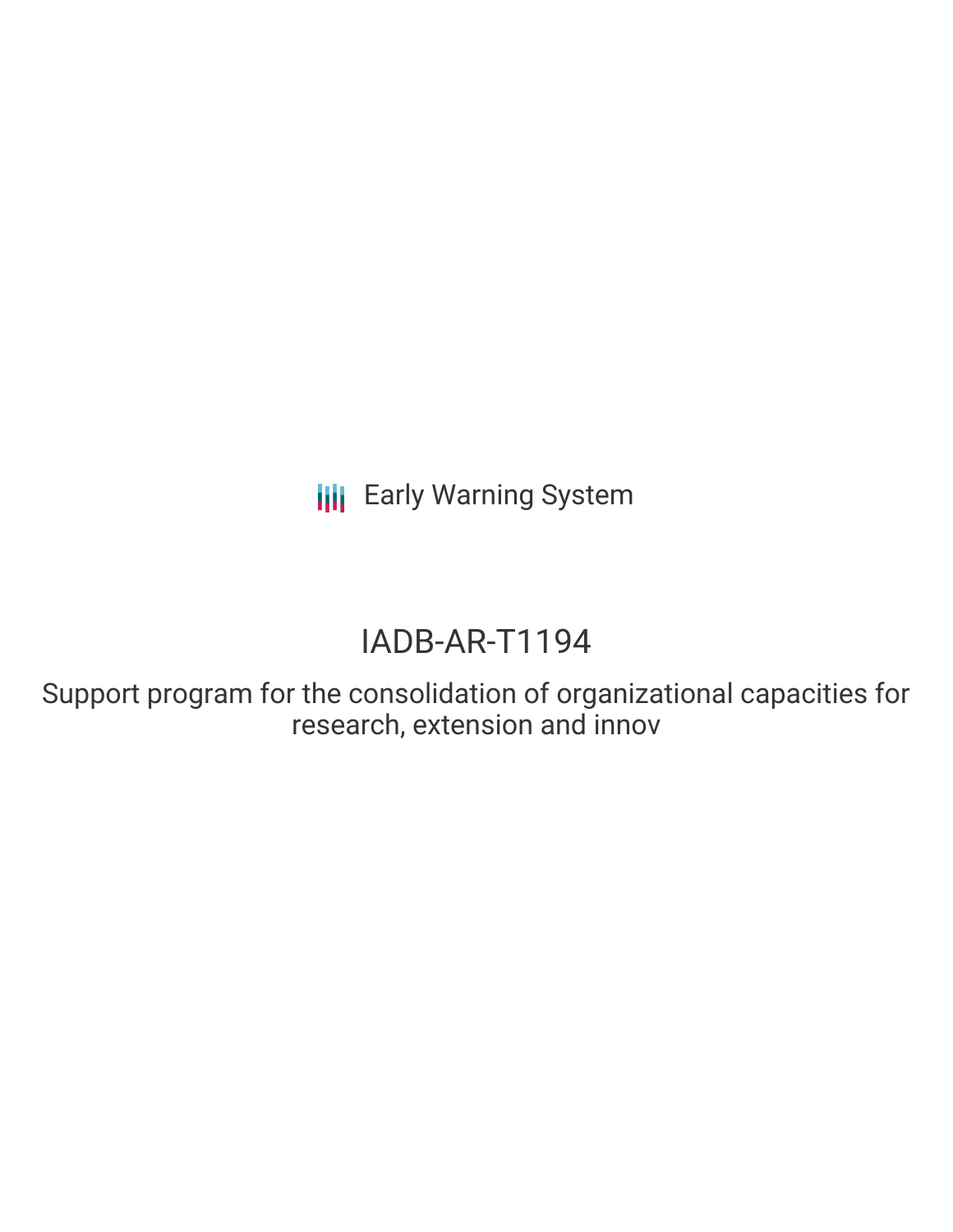

#### **Quick Facts**

| <b>Countries</b>               | Argentina                                       |
|--------------------------------|-------------------------------------------------|
| <b>Financial Institutions</b>  | Inter-American Development Bank (IADB)          |
| <b>Status</b>                  | Proposed                                        |
| <b>Bank Risk Rating</b>        | C                                               |
| <b>Borrower</b>                | Government of Argentina                         |
| <b>Sectors</b>                 | Agriculture and Forestry, Technical Cooperation |
| <b>Investment Type(s)</b>      | Grant                                           |
| <b>Investment Amount (USD)</b> | $$0.50$ million                                 |
| <b>Grant Amount (USD)</b>      | $$0.50$ million                                 |
| <b>Project Cost (USD)</b>      | $$0.63$ million                                 |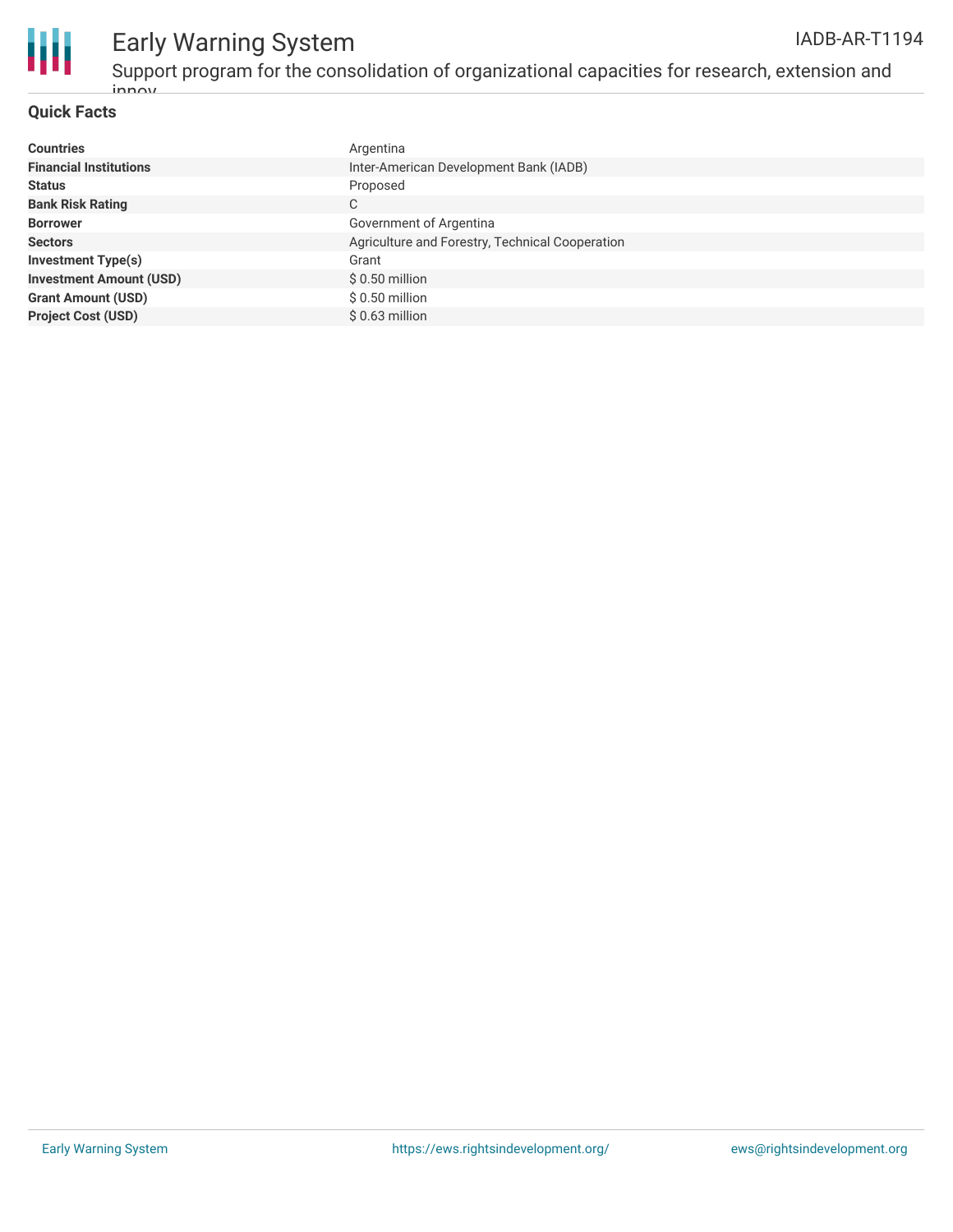

### **Project Description**

The project aims to identify tools and investments needed for the design and implementation of a master plan for the consolidation of organizational capabilities at INTA (National Agricultural Technology Institute).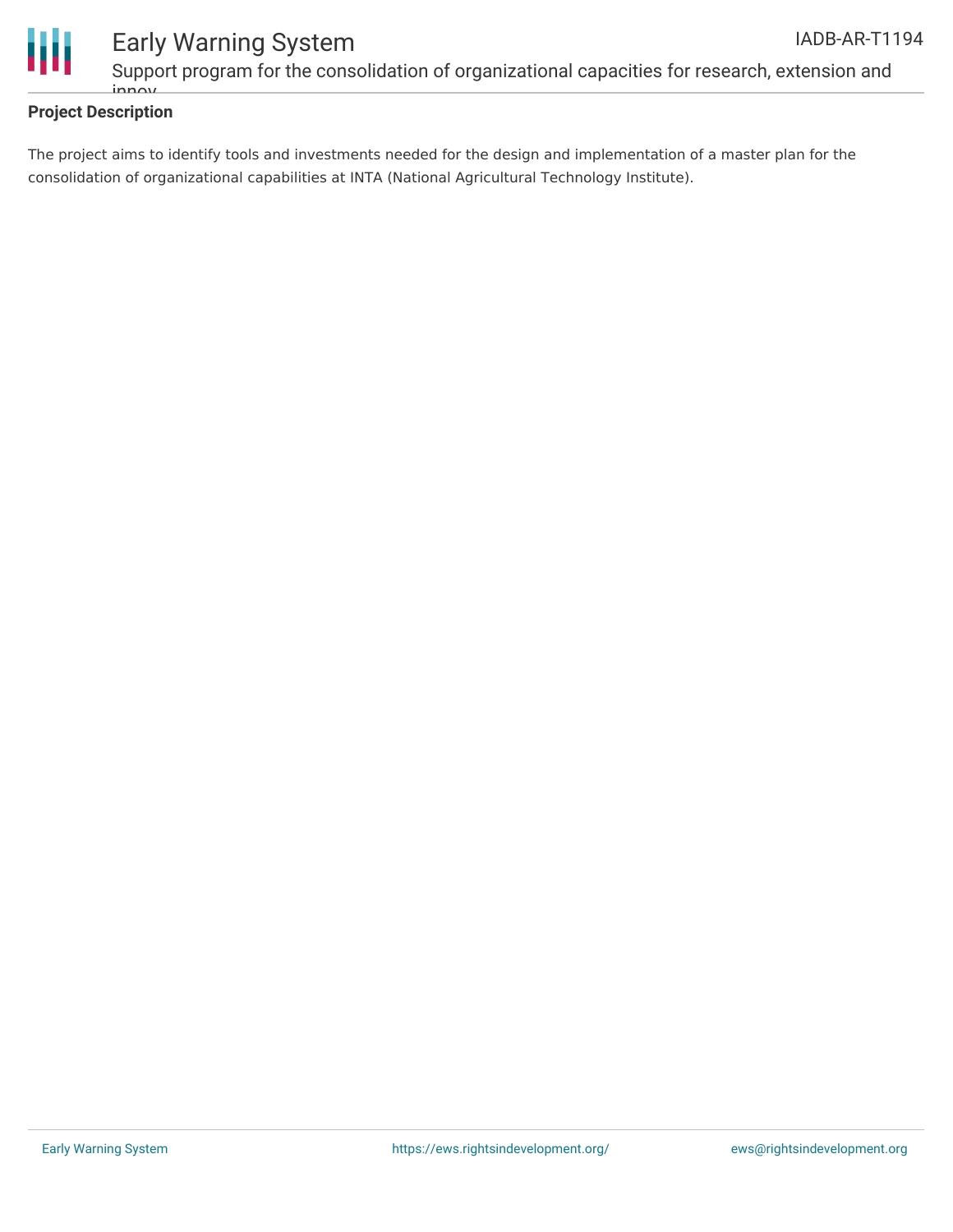

# Early Warning System

### **Investment Description**

innov

• Inter-American Development Bank (IADB)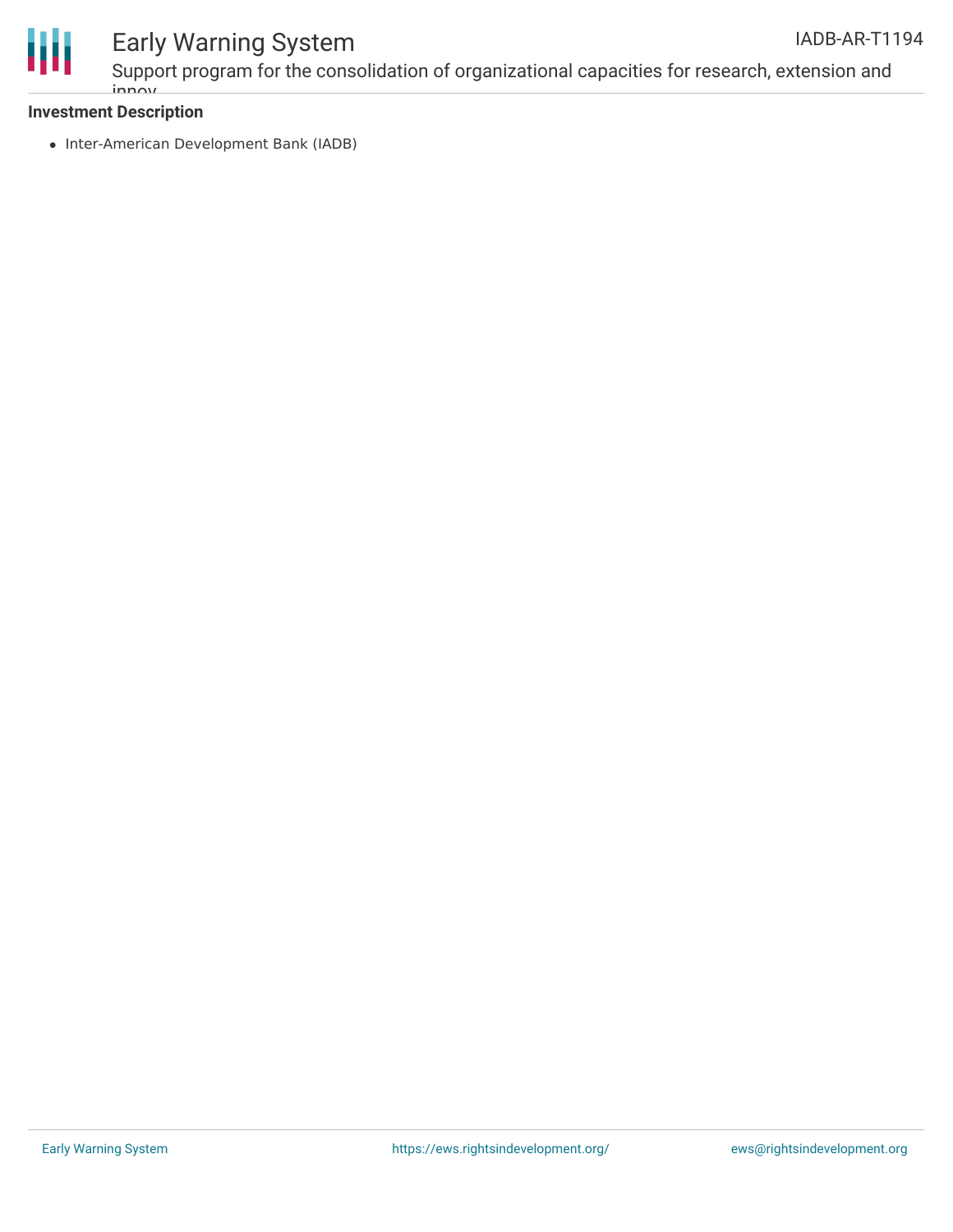

#### **Contact Information**

innov

ACCOUNTABILITY MECHANISM OF IADB

The Independent Consultation and Investigation Mechanism (MICI) is the independent complaint mechanism and fact-finding body for people who have been or are likely to be adversely affected by an Inter-American Development Bank (IDB) or Inter-American Investment Corporation (IIC)-funded project. If you submit a complaint to MICI, they may assist you in addressing the problems you raised through a dispute-resolution process with those implementing the project and/or through an investigation to assess whether the IDB or IIC is following its own policies for preventing or mitigating harm to people or the environment. You can submit a complaint by sending an email to MICI@iadb.org. You can learn more about the MICI and how to file a complaint at http://www.iadb.org/en/mici/mici,1752.html (in English) or http://www.iadb.org/es/mici/mici,1752.html (Spanish).